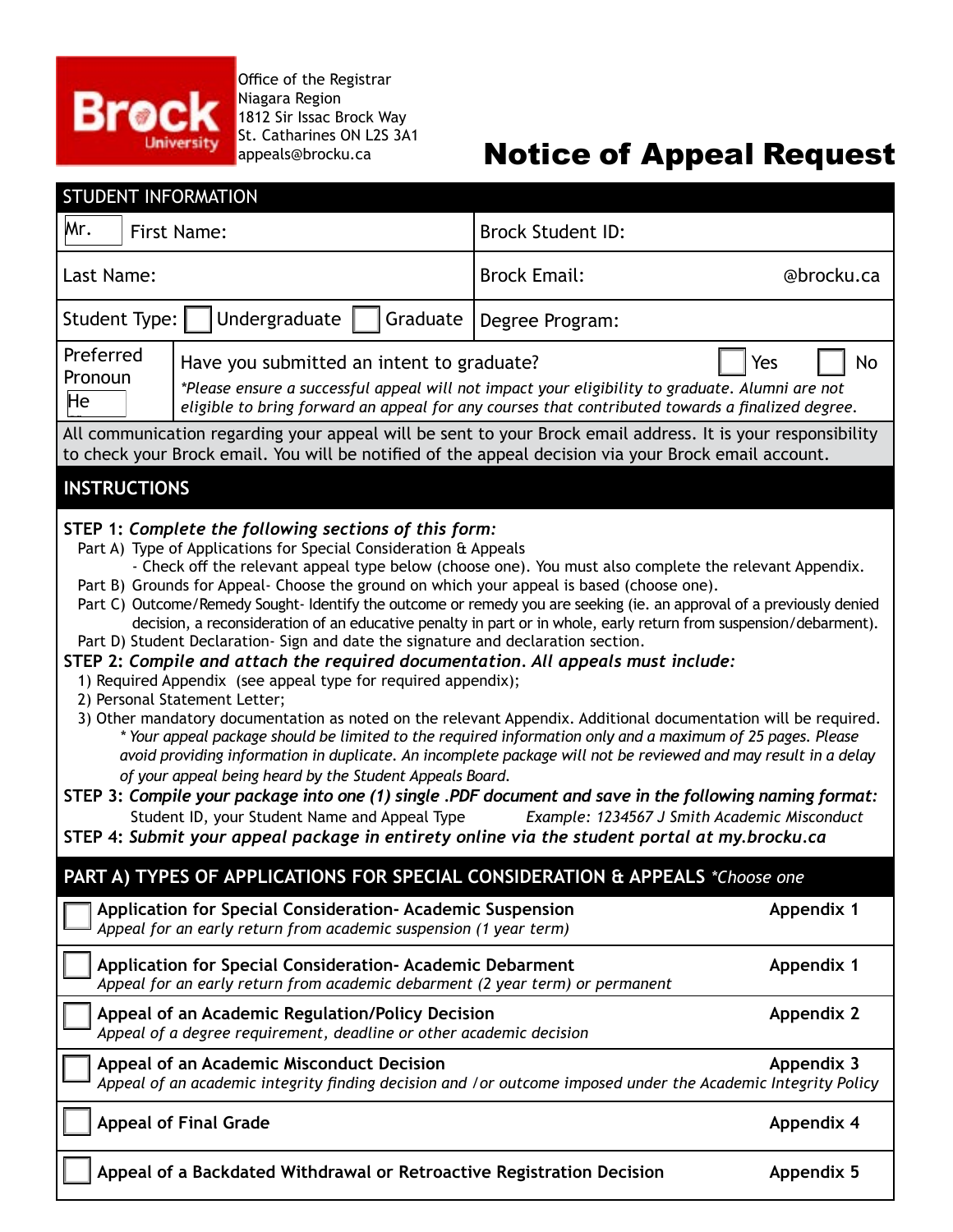#### **PART B) GROUNDS FOR APPEAL** *\*Choose one*

The Board will only hear appeals on the following grounds:

**Health-** *a health condition which seriously impairs a student's ability to meet academic obligations;*

 **Compassionate-** *events or circumstances beyond the control of a student which seriously impair* 

*the student's ability to meet academic obligations;*

 **Bias-** *a reasonable apprehension of bias on the part of the decision maker;*

 **Procedural error-** *an error in following the procedures under this Policy or another applicable* 

*University policy that substantially affected the decision or outcome; or*

 **Course management-** *a failure by the instructor or a university administrator to follow academic* 

*policies and regulations and/or the applicable course syllabus.*

*Ignorance of policies, requirements and prescribed timelines is not a valid ground of appeal and will not be considered by the Board in assessing an appeal. Students who wish to appeal a decision on the basis that new information has emerged that was not available at the date of the original decision should first seek a reconsideration of the decision by the original decision maker.*

### **PART C) OUTCOME/REMEDY SOUGHT**

What outcome are you seeking (ie. an approval of a previously denied decision, a reconsideration of an educative penalty in part or in whole or early return from suspension/debarment)?

#### **PART D) SIGNATURE AND DECLARATION**

I have read and understood the Senate Student Appeals Policies and Procedures of Brock University. I certify that the documents I have submitted are authentic and that the statements I have made are true. I acknowledge that the submission of false documents or statements is a violation of the Brock University Student Code of Conduct. I confirm that I have submitted all relevant information pertaining to this appeal.

I understand that the Senate Student Appeals Board will treat this information in a confidential manner. Appeals information will be submitted to the decision maker for their response and the student will be provided with an opportunity to submit a subsequent written response. No other materials will be considered by the Senate Student Appeals Board in this appeal without the consent of both parties.

I understand that the decision of the Senate Student Appeal Board is final in this matter.

Student Signature: \_\_\_\_\_\_\_\_\_\_\_\_\_\_\_\_\_\_\_\_\_\_\_\_\_\_\_\_\_\_\_\_\_\_\_\_\_\_\_\_ Date: \_\_\_\_\_\_\_\_\_\_\_\_\_\_\_\_\_\_\_\_\_\_\_\_\_\_

**NEXT STEPS:** Appeals must include the required information and documentation indicated on the relevant Appendix. The Board may request additional documentation prior to considering an appeal. The appeal package will be shared with the faculty decision-maker, if applicable, for a written response, The student will be provided any further comments prior to the appeal being heard. Additionally, a copy of the student's program status, course marks and penalties history will accompany the appeal package.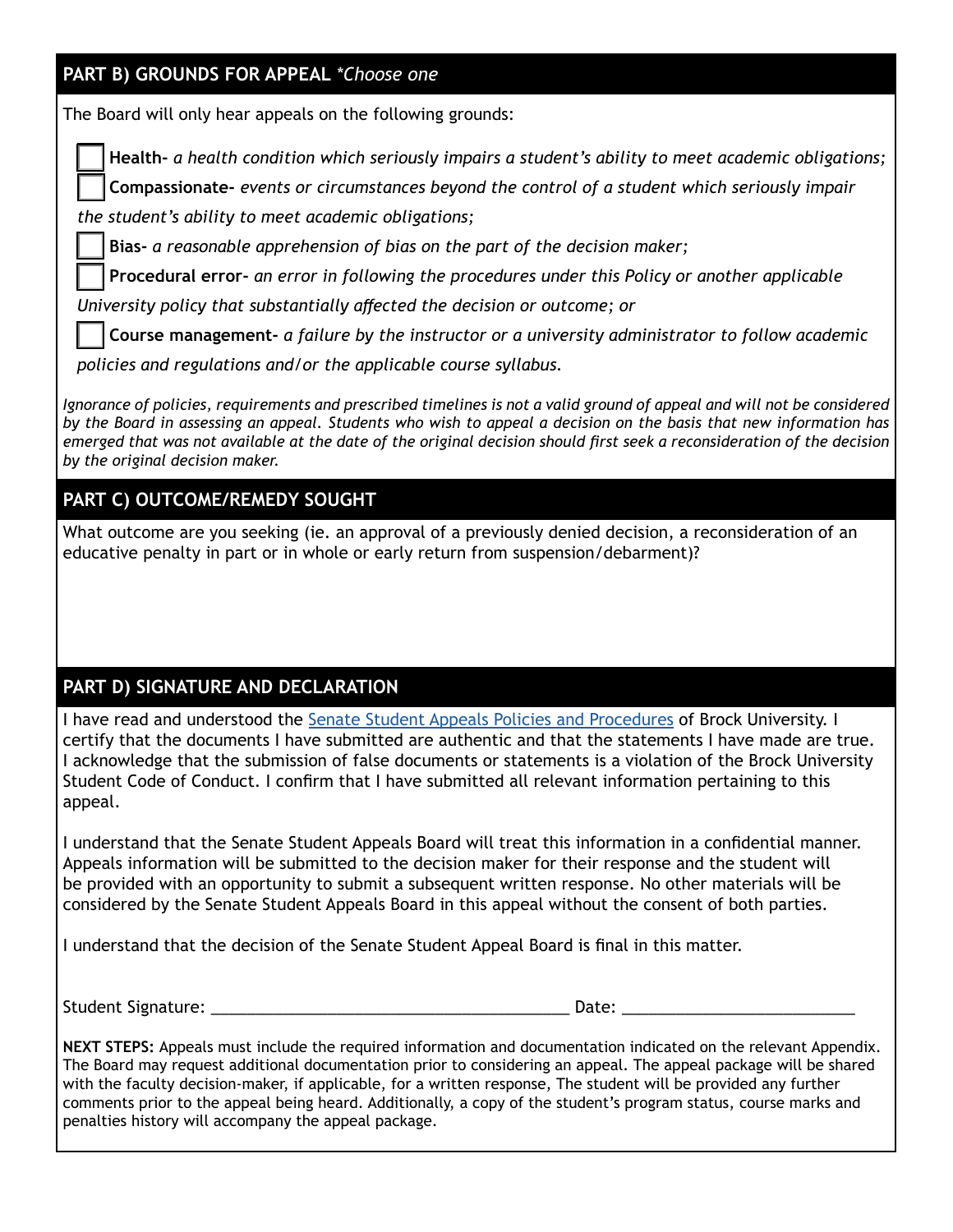| <b>APPENDIX 1</b><br>Special Consideration - Academic Suspension or Academic Debarment                                                                                                                                                                                                                                                                                        |  |  |  |  |  |
|-------------------------------------------------------------------------------------------------------------------------------------------------------------------------------------------------------------------------------------------------------------------------------------------------------------------------------------------------------------------------------|--|--|--|--|--|
| Academic Suspension * Appeal for an early return from academic suspension (1 year term)                                                                                                                                                                                                                                                                                       |  |  |  |  |  |
| Yes<br>No<br>Have you sat out the required 1 year term for an academic suspension?<br>Are you currently enrolled in classes?<br>Yes<br>No<br>Are you currently enrolled in or have completed BOOST?<br>Yes<br>No<br>If yes, completion or expected completion date:                                                                                                           |  |  |  |  |  |
| What date were you notified of your suspension? _<br>Have you developed a program plan with your academic advisor?<br>Yes<br>No                                                                                                                                                                                                                                               |  |  |  |  |  |
| >>> NEXT STEPS: Completing your submission<br>Personal statement letter<br>Please attach the following mandatory<br>Email notification of suspension from Records<br>documents to complete your appeal<br>Department<br>package.<br>Program plan from academic advisor<br>*Check to confirm attached<br>Additional documentation to illustrate the<br>grounds for your appeal |  |  |  |  |  |
| Academic Debarment *Appeal for an early return from academic debarment (2 years/permanent)                                                                                                                                                                                                                                                                                    |  |  |  |  |  |
| Have you completed the required 2 years of your academic debarment?<br>No<br>Yes<br>What date were you notified of your debarment?<br>Have you developed a program plan with your academic advisor?<br>Yes<br>No                                                                                                                                                              |  |  |  |  |  |
| >>> NEXT STEPS: Completing your submission<br>Personal statement letter<br>Please attach the following mandatory<br>Email notification from Records Department<br>documents to complete your appeal<br>Program plan from academic advisor<br>package.<br>Additional documentation to illustrate the<br>*Check to confirm attached<br>grounds for your appeal                  |  |  |  |  |  |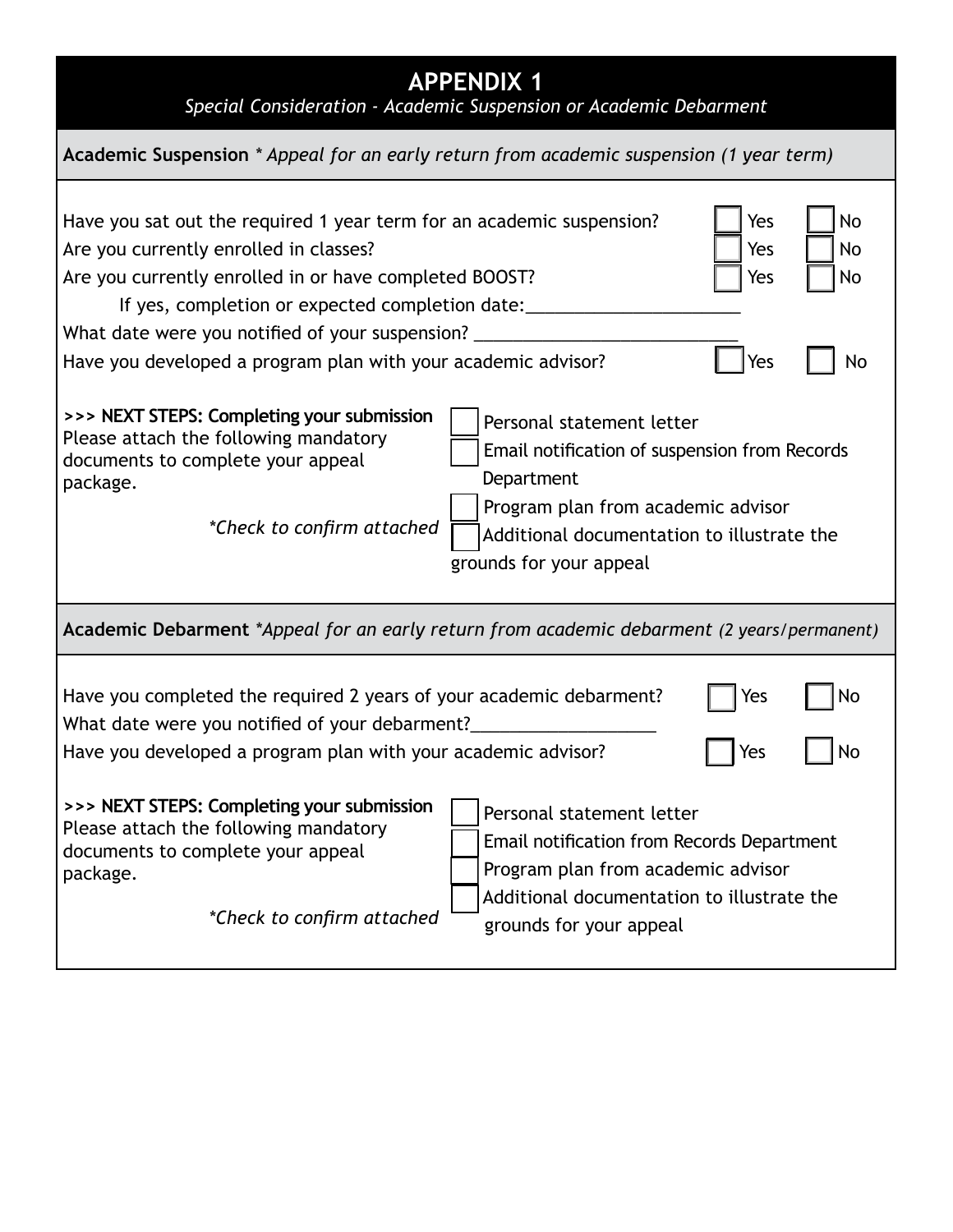| <b>APPENDIX 2</b><br>Academic Regulation/Policy Appeal                                                                                                                                                                                                                                                                                                             |                                                                                                                      |  |  |  |  |
|--------------------------------------------------------------------------------------------------------------------------------------------------------------------------------------------------------------------------------------------------------------------------------------------------------------------------------------------------------------------|----------------------------------------------------------------------------------------------------------------------|--|--|--|--|
| Academic Regulation/Policy * Appeal of denied exemption from a departmental degree requirement                                                                                                                                                                                                                                                                     |                                                                                                                      |  |  |  |  |
| What exemption are you requesting:                                                                                                                                                                                                                                                                                                                                 |                                                                                                                      |  |  |  |  |
|                                                                                                                                                                                                                                                                                                                                                                    |                                                                                                                      |  |  |  |  |
|                                                                                                                                                                                                                                                                                                                                                                    |                                                                                                                      |  |  |  |  |
| Appeals of this nature must first be directed to the Chair or Director of the Department for your major.<br>If denied, the decision must first be appealed through the Office of the Dean prior to being heard by the<br>Student Appeals Board.                                                                                                                    |                                                                                                                      |  |  |  |  |
| Did you submit your request to the Chair/Director of your Department?<br>Yes<br>No<br>Who issued a subsequent decision?                                                                                                                                                                                                                                            |                                                                                                                      |  |  |  |  |
| Did you escalate your request to the Dean/Dean's designate of your faculty?<br>Yes<br>No                                                                                                                                                                                                                                                                           |                                                                                                                      |  |  |  |  |
| *Are you including additional documentation that was not provided to the original decision maker?<br>Yes<br>No                                                                                                                                                                                                                                                     |                                                                                                                      |  |  |  |  |
| *Students who wish to appeal a decision on the basis that new information has emerged that was not<br>available at the date of the original decision should first seek a reconsideration of the decision by the<br>original decision maker.                                                                                                                        |                                                                                                                      |  |  |  |  |
| >>> NEXT STEPS: Completing your submission<br>Please attach the following mandatory<br>documents to complete your appeal package.                                                                                                                                                                                                                                  | Personal statement letter<br>Email requests to decision maker(s)<br>Email/letter notification from decision maker(s) |  |  |  |  |
| *Check to confirm attached                                                                                                                                                                                                                                                                                                                                         | Additional documentation to illustrate the                                                                           |  |  |  |  |
|                                                                                                                                                                                                                                                                                                                                                                    | grounds for your appeal                                                                                              |  |  |  |  |
| <b>HEARING INFORMATION *Optional</b>                                                                                                                                                                                                                                                                                                                               |                                                                                                                      |  |  |  |  |
| A hearing is optional and requires additional information. If requested, a staff member will<br>consult you on additional information required. Additionally, you will be required to give<br>in-person/virtual testimony at the Board meeting. Should you opt out of an oral hearing, your<br>appeal will be considered based on your written submission package. |                                                                                                                      |  |  |  |  |
| Are you requesting a hearing?<br>Yes<br>If so, will you be accompanied by a support individual?<br>Yes                                                                                                                                                                                                                                                             |                                                                                                                      |  |  |  |  |
|                                                                                                                                                                                                                                                                                                                                                                    |                                                                                                                      |  |  |  |  |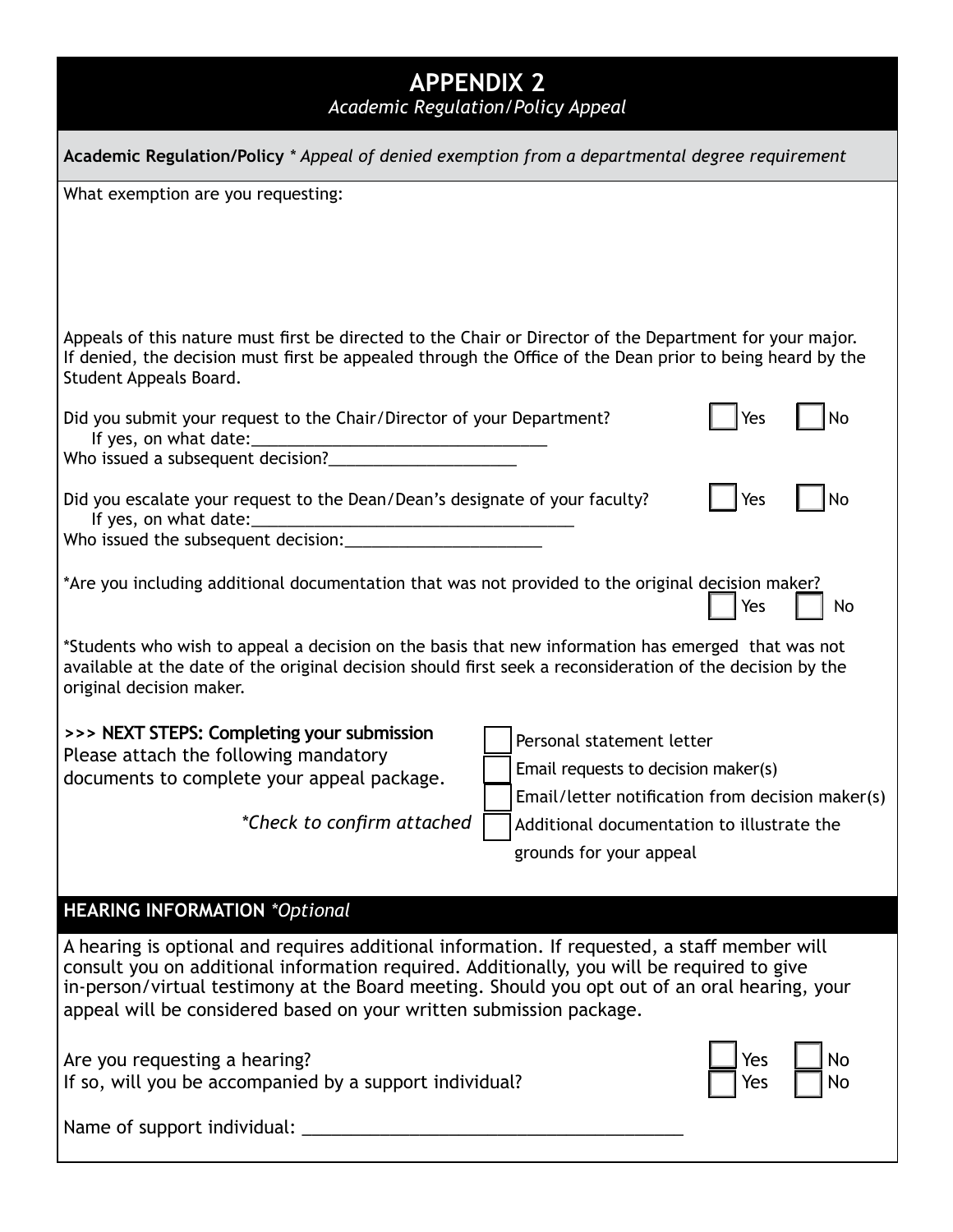| <b>APPENDIX 3</b><br>Academic Misconduct Appeal                                                                                                                                                                                                                                                                                                                      |  |  |  |  |  |
|----------------------------------------------------------------------------------------------------------------------------------------------------------------------------------------------------------------------------------------------------------------------------------------------------------------------------------------------------------------------|--|--|--|--|--|
| Academic Misconduct * Appeal of an academic misconduct decision and/or penalty                                                                                                                                                                                                                                                                                       |  |  |  |  |  |
| Appeal Deadline: Appeal must be submitted within 30 days of the date of the decision letter<br>from the Office of the Dean                                                                                                                                                                                                                                           |  |  |  |  |  |
| Yes<br><b>No</b><br>Have you reviewed the Academic Integrity Policy?                                                                                                                                                                                                                                                                                                 |  |  |  |  |  |
| Course Information:<br>Course Code: ____________________ Year: _____________ Duration: _______<br>Date you received notice of a misconduct allegation: ___________________________<br>Date of faculty meeting to discuss misconduct allegation: ______________________<br>Date of decision letter issued to you by the faculty: __________________________           |  |  |  |  |  |
| An appeal of an academic misconduct decision and/or penalty must be submitted within 30 days of<br>the date of the decision letter from the Office of the Dean. Are you submitting your appeal within this<br>deadline?                                                                                                                                              |  |  |  |  |  |
| $\perp$ Yes                                                                                                                                                                                                                                                                                                                                                          |  |  |  |  |  |
| *Are you including additional documentation that was not provided to the original decision maker?<br>Yes<br><b>No</b><br>*Students who wish to appeal a decision on the basis that new information has emerged that was not<br>available at the date of the original decision should first seek a reconsideration of the decision by the<br>original decision maker. |  |  |  |  |  |
| >>> NEXT STEPS: Completing your submission<br>Personal statement letter<br>Please attach the following mandatory<br>Email notification of misconduct investigation<br>documents to complete your appeal package.<br>Email/decision letter advising of the                                                                                                            |  |  |  |  |  |
| *Check to confirm attached<br>misconduct decision and any penalties<br><b>Course Outline</b>                                                                                                                                                                                                                                                                         |  |  |  |  |  |
| Additional documentation to illustrate the<br>grounds for your appeal                                                                                                                                                                                                                                                                                                |  |  |  |  |  |
| <b>HEARING INFORMATION * Optional</b>                                                                                                                                                                                                                                                                                                                                |  |  |  |  |  |
| A hearing is optional and requires additional information. If requested a staff member will consult you on<br>additional steps and you will be required to give in-person/virtual testimony to the Board. Should you opt<br>out of an oral hearing, your appeal will be considered based on your written submission package.                                         |  |  |  |  |  |
| Are you requesting a hearing?<br>Yes<br>No<br>If so, will you be accompanied by a support individual?<br>Yes<br>No                                                                                                                                                                                                                                                   |  |  |  |  |  |
| Name of Supporting Individual:                                                                                                                                                                                                                                                                                                                                       |  |  |  |  |  |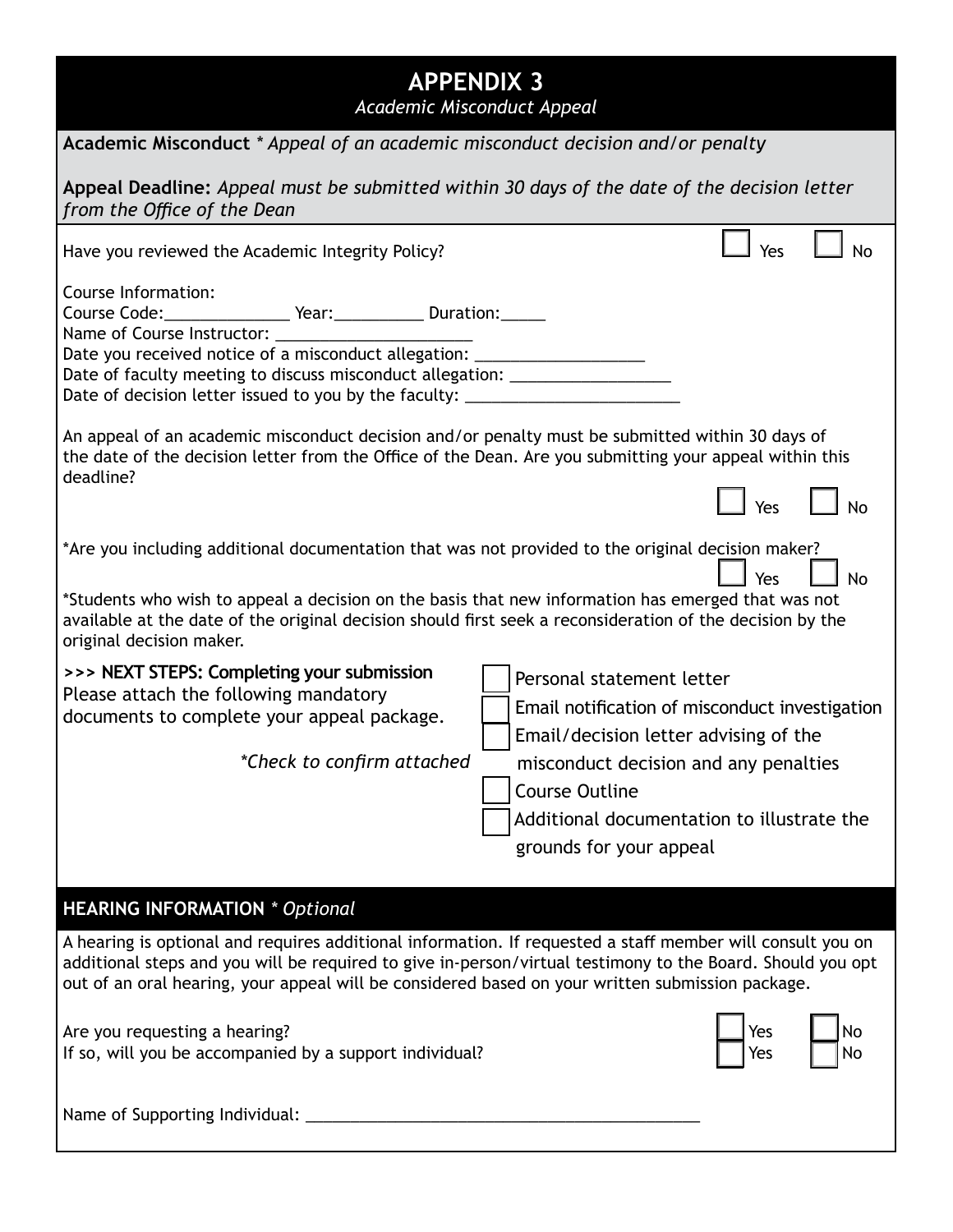| <b>APPENDIX 4</b><br>Course Grade Appeal                                                                                                                                                                                                                                                                                                                                                                   |                                               |  |  |  |  |  |  |
|------------------------------------------------------------------------------------------------------------------------------------------------------------------------------------------------------------------------------------------------------------------------------------------------------------------------------------------------------------------------------------------------------------|-----------------------------------------------|--|--|--|--|--|--|
| Appeal of Course Grade(s) * Appeal of a final grade in a course                                                                                                                                                                                                                                                                                                                                            |                                               |  |  |  |  |  |  |
| <b>Appeal Deadline:</b><br>Undergraduate - Appeal must be submitted within 90 days of the official release of grades.<br>Graduate - Appeal must be submitted within 30 days of the official release of grades.                                                                                                                                                                                             |                                               |  |  |  |  |  |  |
| Course Information: *please submit an Appendix 4 for each course if appealing multiple courses                                                                                                                                                                                                                                                                                                             |                                               |  |  |  |  |  |  |
|                                                                                                                                                                                                                                                                                                                                                                                                            |                                               |  |  |  |  |  |  |
|                                                                                                                                                                                                                                                                                                                                                                                                            |                                               |  |  |  |  |  |  |
| What grade are you appealing and why? (ie. final grade or course management):                                                                                                                                                                                                                                                                                                                              |                                               |  |  |  |  |  |  |
| Did you appeal your grade with the Course Instructor?                                                                                                                                                                                                                                                                                                                                                      | No<br>Yes                                     |  |  |  |  |  |  |
| Did you escalate your request to the Department Chair/Graduate Program Director?                                                                                                                                                                                                                                                                                                                           | Yes<br>No                                     |  |  |  |  |  |  |
|                                                                                                                                                                                                                                                                                                                                                                                                            |                                               |  |  |  |  |  |  |
| Did you escalate your request to the Dean of your faculty?                                                                                                                                                                                                                                                                                                                                                 | No<br>Yes                                     |  |  |  |  |  |  |
| *Grade appeals must be escalated to each decision maker noted above prior to being heard by the Student Appeals<br>Board.                                                                                                                                                                                                                                                                                  |                                               |  |  |  |  |  |  |
| *Are you including additional documentation that was not provided to the original decision maker?<br>Yes<br>No<br>*Students who wish to appeal a decision on the basis that new information has emerged that was not available at                                                                                                                                                                          |                                               |  |  |  |  |  |  |
| the date of the original decision should first seek a reconsideration of the decision by the original decision maker.<br>>>> NEXT STEPS: Completing your submission<br>Personal statement letter<br>Please attach the following mandatory<br>Email/decision letter denying your request:                                                                                                                   |                                               |  |  |  |  |  |  |
| documents to complete your appeal package.<br>1) the Course Instructor                                                                                                                                                                                                                                                                                                                                     |                                               |  |  |  |  |  |  |
| *Check to confirm attached                                                                                                                                                                                                                                                                                                                                                                                 | 2) Department Chair/Graduate Program Director |  |  |  |  |  |  |
| 3) Dean                                                                                                                                                                                                                                                                                                                                                                                                    |                                               |  |  |  |  |  |  |
|                                                                                                                                                                                                                                                                                                                                                                                                            | Additional documentation to illustrate the    |  |  |  |  |  |  |
|                                                                                                                                                                                                                                                                                                                                                                                                            | grounds for your appeal                       |  |  |  |  |  |  |
| <b>HEARING INFORMATION *Optional</b><br>A hearing is optional and requires additional information. If requested, a staff member will consult you on<br>additional information required. Additionally, you will be required to give in-person/virtual testimony at<br>the Board meeting. Should you opt out of an oral hearing, your appeal will be considered based on your<br>written submission package. |                                               |  |  |  |  |  |  |
| Are you requesting a hearing?                                                                                                                                                                                                                                                                                                                                                                              | Yes<br><b>No</b>                              |  |  |  |  |  |  |
| If so, will you be accompanied by a support individual?                                                                                                                                                                                                                                                                                                                                                    | Yes<br>No                                     |  |  |  |  |  |  |
| Name of Support Individual:                                                                                                                                                                                                                                                                                                                                                                                |                                               |  |  |  |  |  |  |